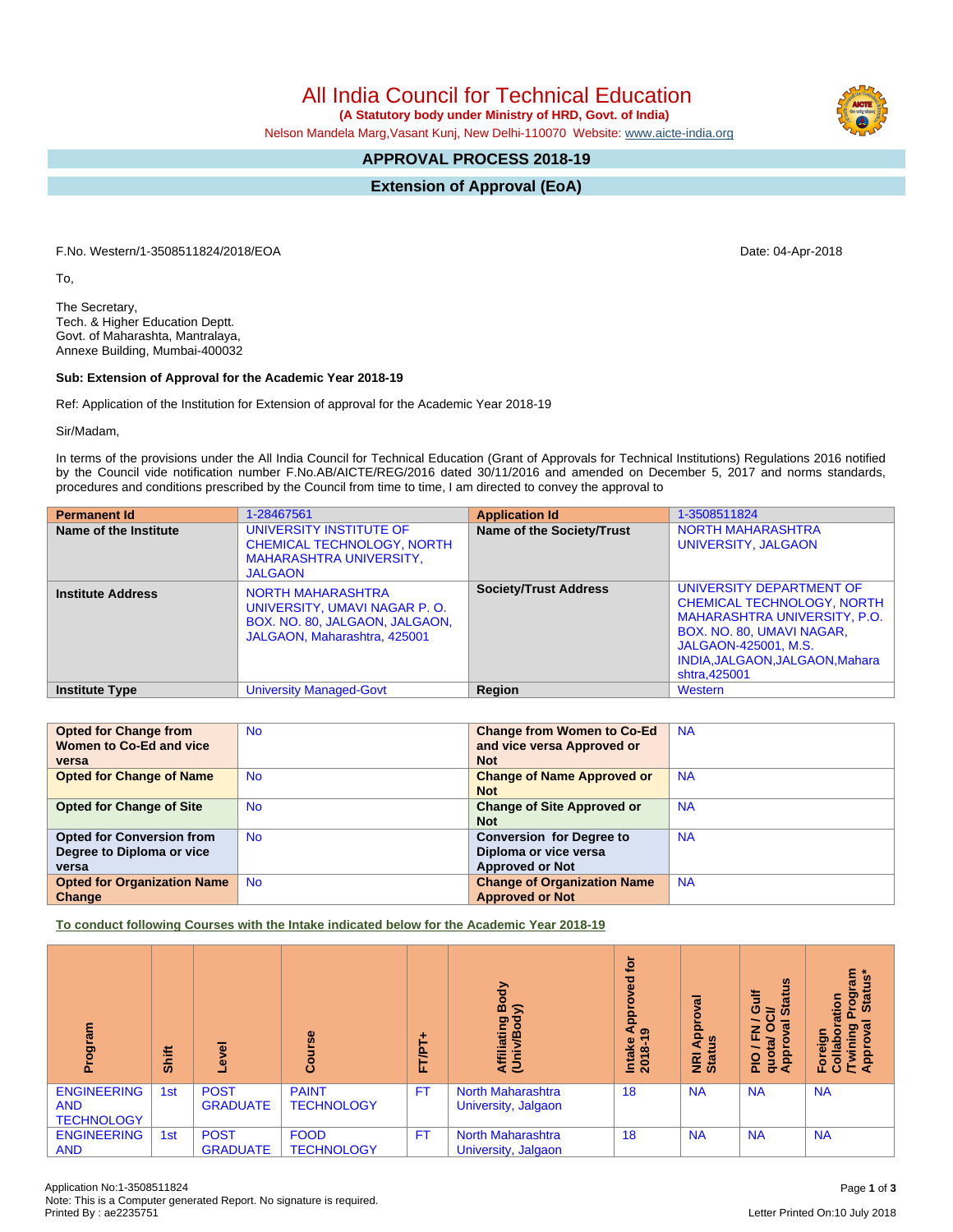| <b>TECHNOLOGY</b>                |     |                                 |                                       |           |                                                 |    |           |           |           |
|----------------------------------|-----|---------------------------------|---------------------------------------|-----------|-------------------------------------------------|----|-----------|-----------|-----------|
| <b>ENGINEERING</b>               | 1st | <b>POST</b>                     | <b>NANO</b>                           | <b>FT</b> | <b>North Maharashtra</b>                        | 18 | <b>NA</b> | <b>NA</b> | <b>NA</b> |
| <b>AND</b>                       |     | <b>GRADUATE</b>                 | <b>TECHNOLOGY</b>                     |           | University, Jalgaon                             |    |           |           |           |
| <b>TECHNOLOGY</b>                |     |                                 |                                       |           |                                                 |    |           |           |           |
| <b>ENGINEERING</b><br><b>AND</b> | 1st | <b>POST</b><br><b>GRADUATE</b>  | <b>CHEMICAL</b><br><b>ENGINEERING</b> | <b>FT</b> | <b>North Maharashtra</b><br>University, Jalgaon | 18 | <b>NA</b> | <b>NA</b> | <b>NA</b> |
| <b>TECHNOLOGY</b>                |     |                                 |                                       |           |                                                 |    |           |           |           |
| <b>ENGINEERING</b>               | 1st | <b>POST</b>                     | <b>POLYMER</b>                        | <b>FT</b> | North Maharashtra                               | 18 | <b>NA</b> | <b>NA</b> | <b>NA</b> |
| <b>AND</b>                       |     | <b>GRADUATE</b>                 | <b>TECHNOLOGY</b>                     |           | University, Jalgaon                             |    |           |           |           |
| <b>TECHNOLOGY</b>                |     |                                 |                                       |           |                                                 |    |           |           |           |
| <b>ENGINEERING</b>               | 1st | <b>UNDER</b>                    | <b>CHEMICAL</b>                       | <b>FT</b> | <b>North Maharashtra</b>                        | 60 | <b>NA</b> | <b>NA</b> | <b>NA</b> |
| <b>AND</b>                       |     | <b>GRADUATE</b>                 | <b>ENGINEERING</b>                    |           | University, Jalgaon                             |    |           |           |           |
| <b>TECHNOLOGY</b>                |     |                                 |                                       |           | North Maharashtra                               | 15 |           |           |           |
| <b>ENGINEERING</b><br><b>AND</b> | 1st | <b>UNDER</b><br><b>GRADUATE</b> | OIL<br><b>TECHNOLOGY</b>              | <b>FT</b> | University, Jalgaon                             |    | <b>NA</b> | <b>NA</b> | <b>NA</b> |
| <b>TECHNOLOGY</b>                |     |                                 |                                       |           |                                                 |    |           |           |           |
| <b>ENGINEERING</b>               | 1st | <b>UNDER</b>                    | <b>PLASTICS</b>                       | <b>FT</b> | <b>North Maharashtra</b>                        | 15 | <b>NA</b> | <b>NA</b> | <b>NA</b> |
| <b>AND</b>                       |     | <b>GRADUATE</b>                 | <b>TECHNOLOGY</b>                     |           | University, Jalgaon                             |    |           |           |           |
| <b>TECHNOLOGY</b>                |     |                                 |                                       |           |                                                 |    |           |           |           |
| <b>ENGINEERING</b>               | 1st | <b>UNDER</b>                    | <b>FOOD</b>                           | <b>FT</b> | North Maharashtra                               | 15 | <b>NA</b> | <b>NA</b> | <b>NA</b> |
| <b>AND</b>                       |     | <b>GRADUATE</b>                 | <b>TECHNOLOGY</b>                     |           | University, Jalgaon                             |    |           |           |           |
| <b>TECHNOLOGY</b>                |     |                                 |                                       |           |                                                 |    |           |           |           |
| <b>ENGINEERING</b><br><b>AND</b> | 1st | <b>UNDER</b><br><b>GRADUATE</b> | <b>PAINT</b><br><b>TECHNOLOGY</b>     | <b>FT</b> | <b>North Maharashtra</b><br>University, Jalgaon | 15 | <b>NA</b> | <b>NA</b> | <b>NA</b> |
| <b>TECHNOLOGY</b>                |     |                                 |                                       |           |                                                 |    |           |           |           |
| <b>ENGINEERING</b>               | 1st | <b>POST</b>                     | <b>PHARMACEUTICA</b>                  | <b>FT</b> | <b>North Maharashtra</b>                        | 18 | <b>NA</b> | <b>NA</b> | <b>NA</b> |
| <b>AND</b>                       |     | <b>GRADUATE</b>                 | <b>LS CHEMISTRY</b>                   |           | University, Jalgaon                             |    |           |           |           |
| <b>TECHNOLOGY</b>                |     |                                 | <b>AND</b>                            |           |                                                 |    |           |           |           |
|                                  |     |                                 | <b>TECHNOLOGY</b>                     |           |                                                 |    |           |           |           |
| <b>ENGINEERING</b>               | 1st | <b>POST</b>                     | OILS.                                 | <b>FT</b> | North Maharashtra                               | 18 | <b>NA</b> | <b>NA</b> | <b>NA</b> |
| <b>AND</b>                       |     | <b>GRADUATE</b>                 | <b>OLEOCHEMICALS</b>                  |           | University, Jalgaon                             |    |           |           |           |
| <b>TECHNOLOGY</b>                |     |                                 | <b>AND</b>                            |           |                                                 |    |           |           |           |
|                                  |     |                                 | <b>SURFACTANTS</b>                    |           |                                                 |    |           |           |           |
|                                  |     |                                 | <b>TECHNOLOGY</b>                     |           |                                                 |    |           |           |           |

+FT –Full Time,PT-Part Time

## **Deficiencies Noted based on Self Disclosure Particulars Deficiency Other Facilities Deficiency** Applied membership-National Digital Library **Yes** and the state of the state of the state of the state of the state of the state of the state of the state of the state of the state of the state of the state of the state of Online Grievance Rederssal Mechanism Yes **Faculty Deficiency Yes Yes Yes Yes Yes Yes Yes Yes Yes Yes Yes Instructional Area Common Facilities** Language Laboratory Yes **Instructional Area- ENGINEERING AND TECHNOLOGY** Additional Workshop/Labs Yes Laboratories-All Yes

**\***Please refer Deficiency Report for details

**UNIVERSITY INSTITUTE OF CHEMICAL TECHNOLOGY, NORTH MAHARASHTRA UNIVERSITY, JALGAON** is hereby informed to submit the compliance of the deficiencies mentioned above to the Regional Office within a period of **6 months** from the date of issuance of this letter failing which the council shall initiate strict action as defined in Approval Process Handbook 2018-19 during the subsequent Academic Year.

In case of any differences in content in this Computer generated Extension of Approval Letter, the content/information as approved by the Executive Council / General Council as available on the record of AICTE shall be final and binding.

Strict compliance of Anti-Ragging Regulation: - Approval is subject to strict compliance of provisions made in AICTE Regulation notified vide F. No. 37-3/Legal/AICTE/2009 dated July 1, 2009 for Prevention and Prohibition of Ragging in Technical Institutions. In case Institution fails to take adequate steps to Prevent Ragging or fails to act in accordance with AICTE Regulation or fails to punish perpetrators or incidents of Ragging, it will be liable to take any action as defined under clause 9(4) of the said Regulation.